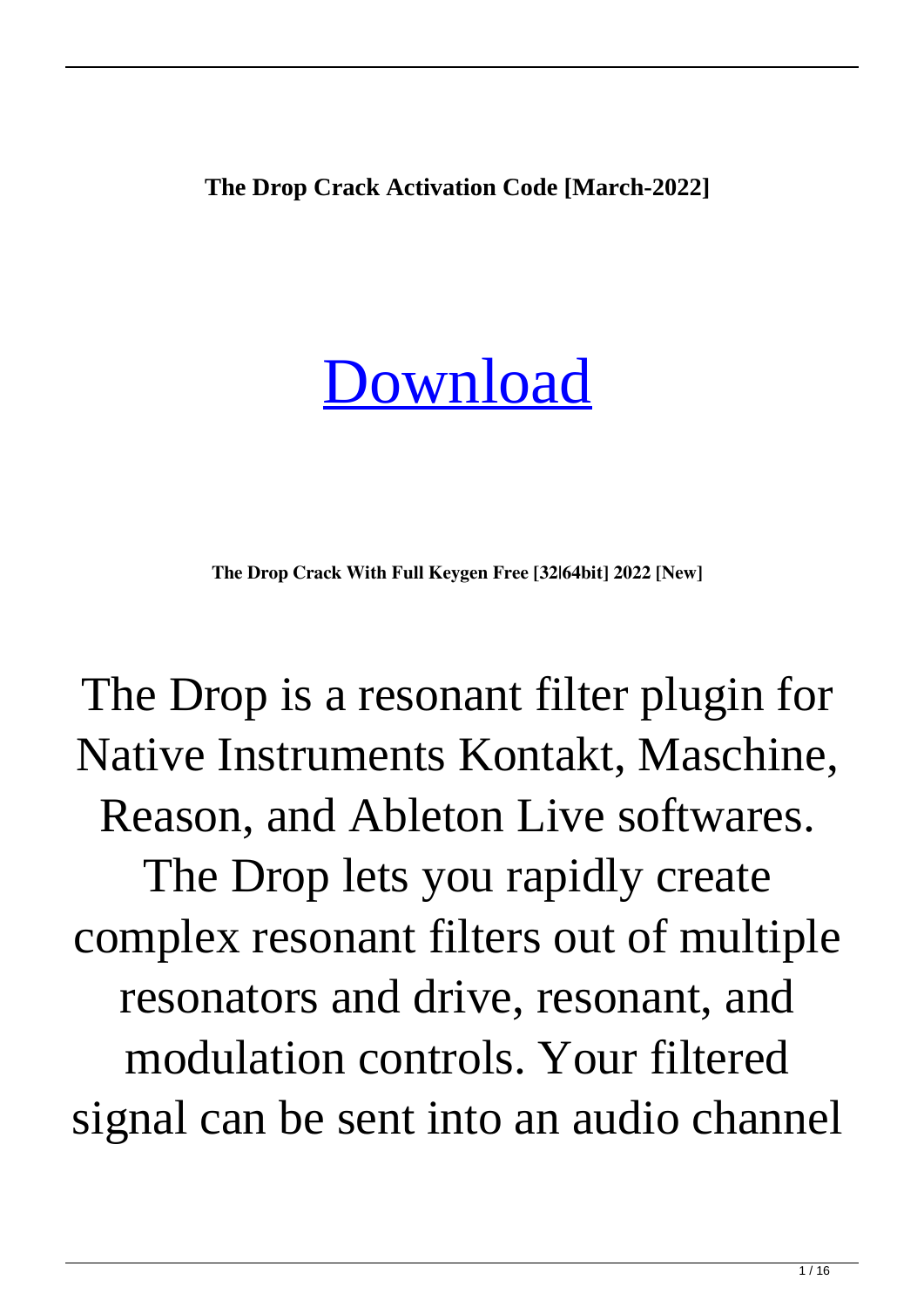via the Send/Return feature. Multisample Audio Layer (MSAL) v1.2 Bump functions and built-in sample players AAX, VST and AU host Packed with all of the features that you would expect from a quality boutique sample library. Download "Multi-sample Audio Layer" now! We at Loudr Studios are pleased to present you with Multisample Audio Layer (MSAL), a collection of exactly what you need to drop the highest quality digital samples into your composition with ease! Multisample Audio Layer is a collection of

high-quality audio samples to be inserted into your audio in real time. It features more than 80 original, royalty-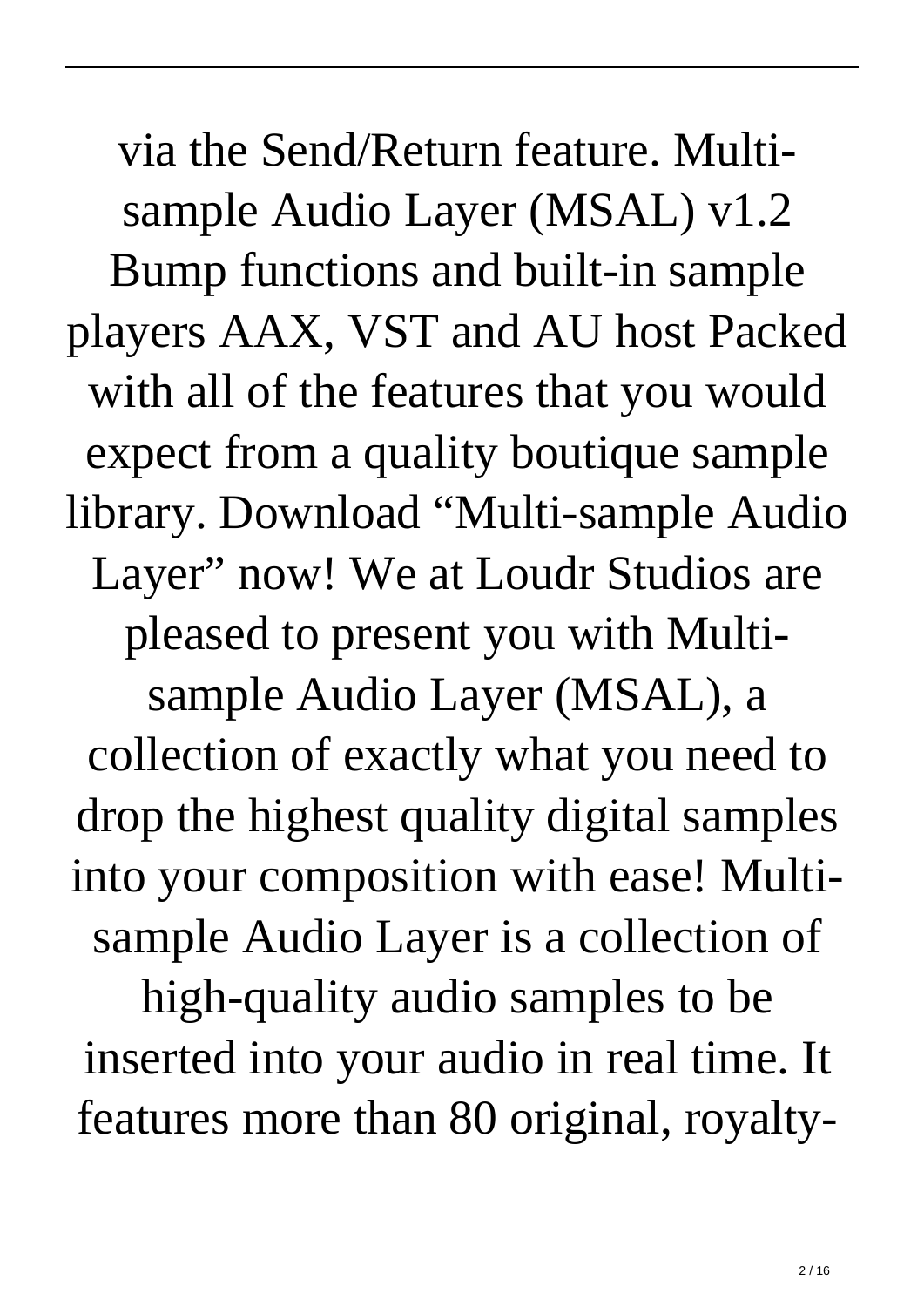free samples, each featuring easy-to-use controls and a diverse range of uses, from sfx to trap drops. Core Features -110 Multi-sample Audio Layer samples -22 Quality Assured Sample Loops -PLS, Wav and MP3 formats -High quality synth and percussion samples -Easy-to-use controls -Compatible with Apple, Windows, and Mac OS X -Drop your samples into your audio without using 3rd party sample players -Manage your content with Drag & Drop, Filter Editor, Folder browser, Library browser, and more -No 3rd party Samplers Required! "Multi-sample Audio Layer" requires no additional software to work and is playable in any DAW program. If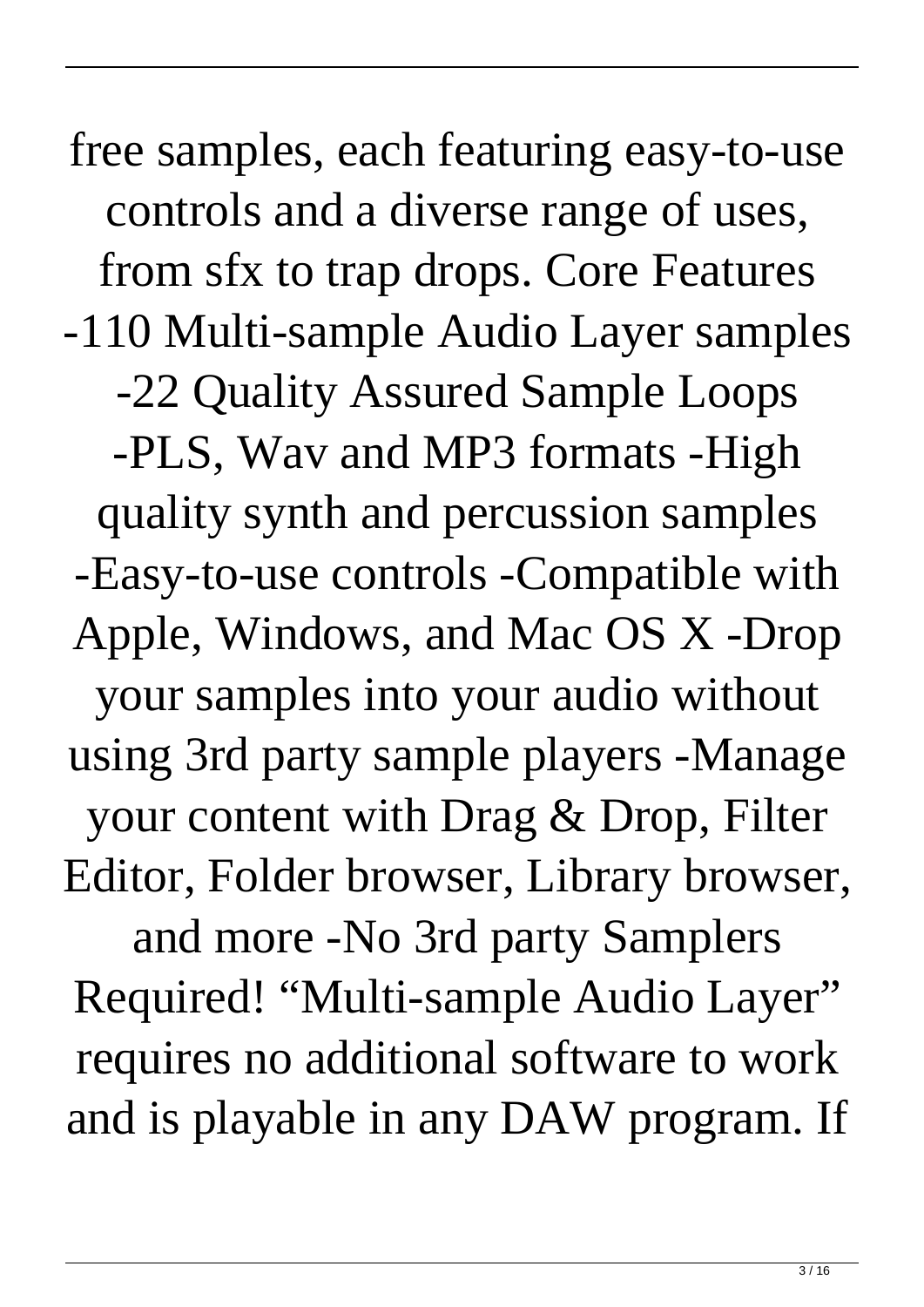you like this product, please rate and review us! The more glowing reviews we receive, the more content we can produce to satisfy our users! "Multisample Audio Layer" is a royalty-free collection of exactly what you need for an ultra-polished sounding digital sample in the palm of your hand. And as our first offering, we packed this "Sample Library" with 110 multisample audio layer elements consisting of 22 quality sample loops for various genres from: Trap, Hip Hop, Dnb, Electro, RnB, and even Acid. These high-quality audio samples will support your creativity in many ways. You can drop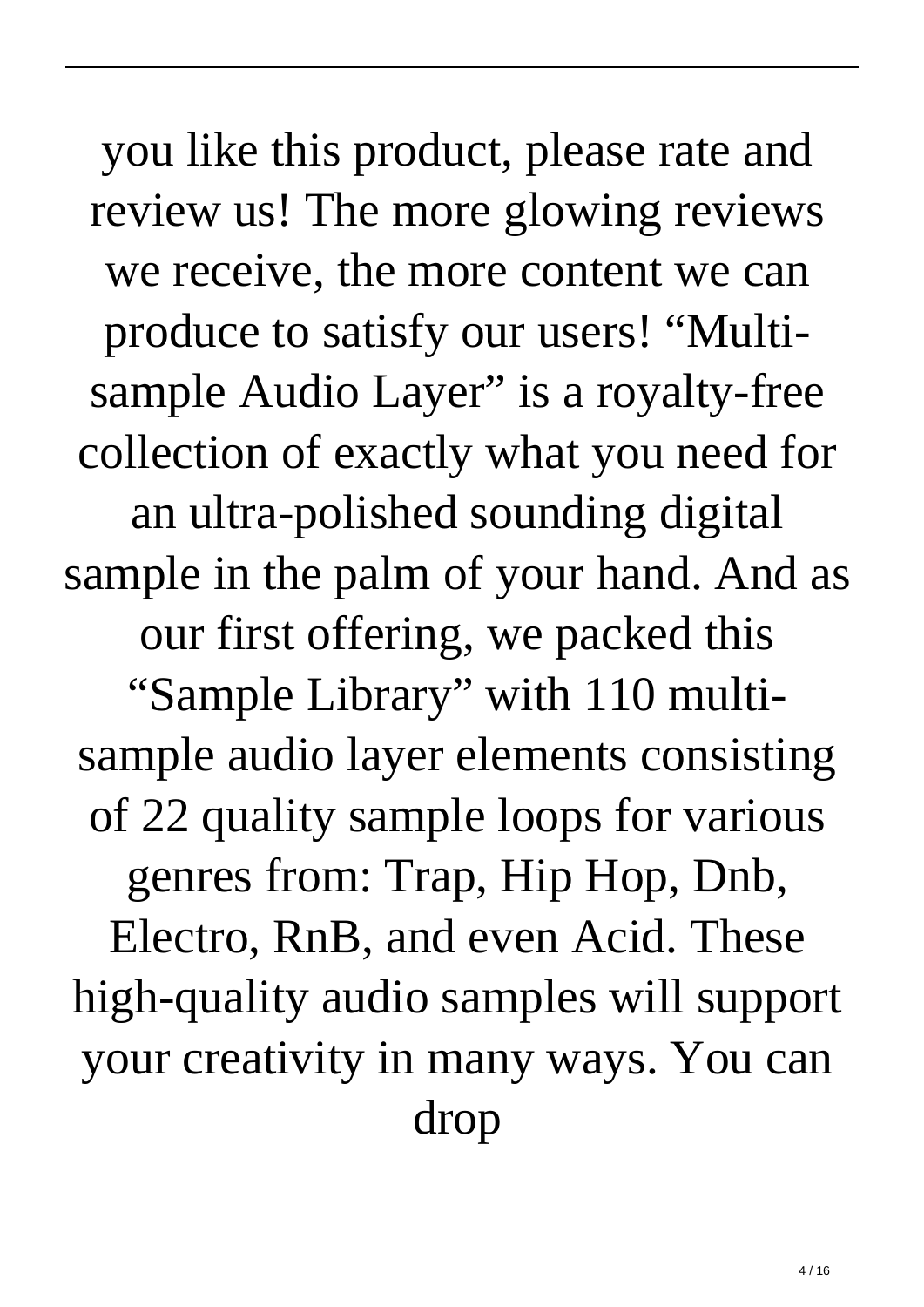Inside The Drop you'll find a great and complex filter. It will alter the characteristics of your audio through the combination of a high pass and a low pass filter. There's an envelope used to control the drop of frequencies, a low frequency knob used to control the input gain, a volume knob, a second LFO knob which controls the modulation of the filter, a second LFO, a resonance knob, and a power… The Drop Product Key Features: Riding the wave of the analog theme, The Drop offers four different waves, the Long Wave, the Slope, the Plate and the Strobe. The Long Wave offers three different modes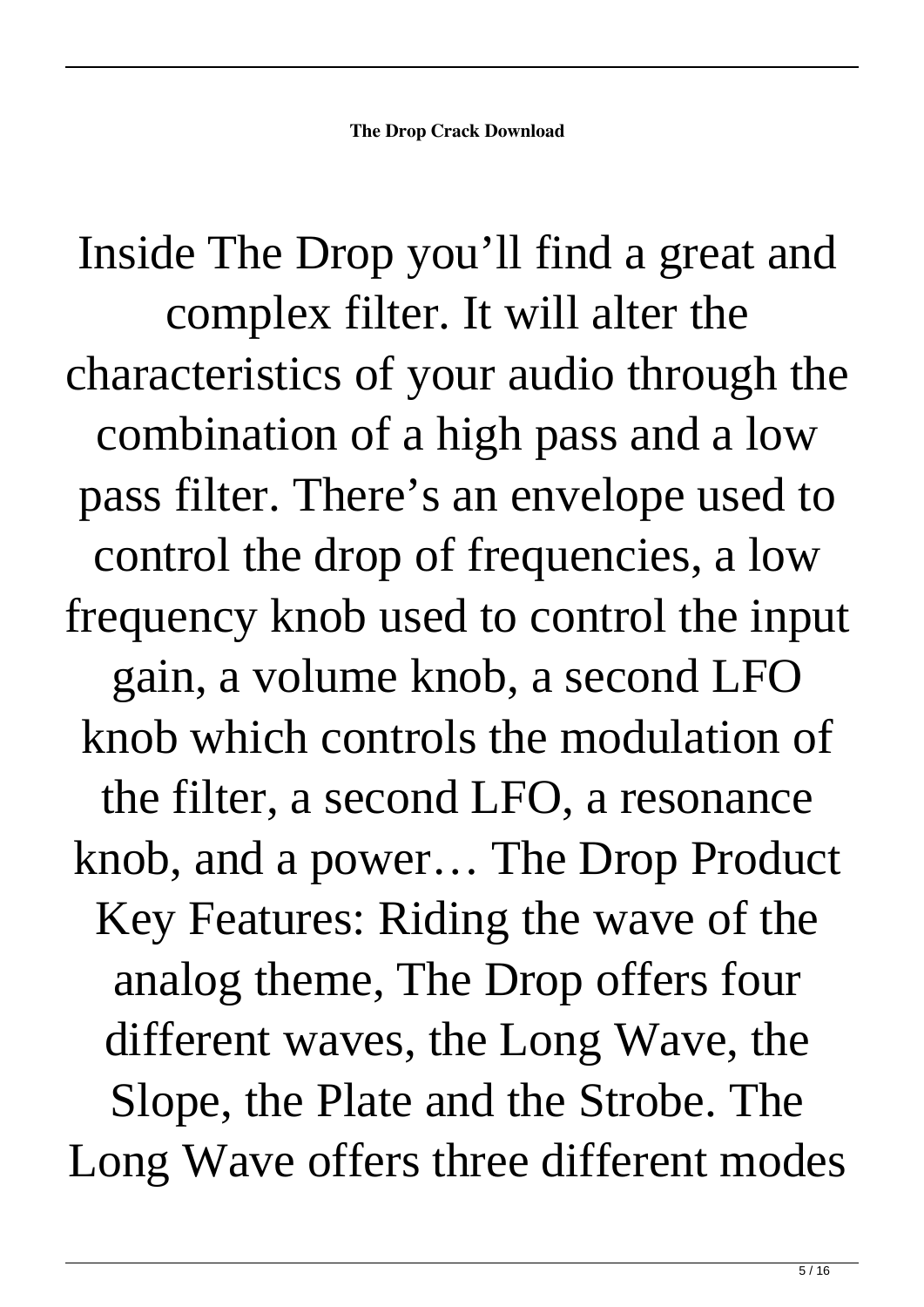(Deep, Normal, and High); each of them can be modulated with the LFO. The Slope gives you two unique modes (Ascent and Descent), each of them can be modulated with the LFO. The Plate is a self-oscillating mode, which can be modulated with LFO. The Strobe lets you add three different modes (Random, Pulse, and Cycling). Each one of them can be modulated with the LFO. Controlling the filter gains and the resonance The Drop has four different filters that can be modulated by the LFO. There's the classic high pass/low pass filter; the L/H pad filter which offers three different modes (Locked, Pad, and Modulated); the Reverberation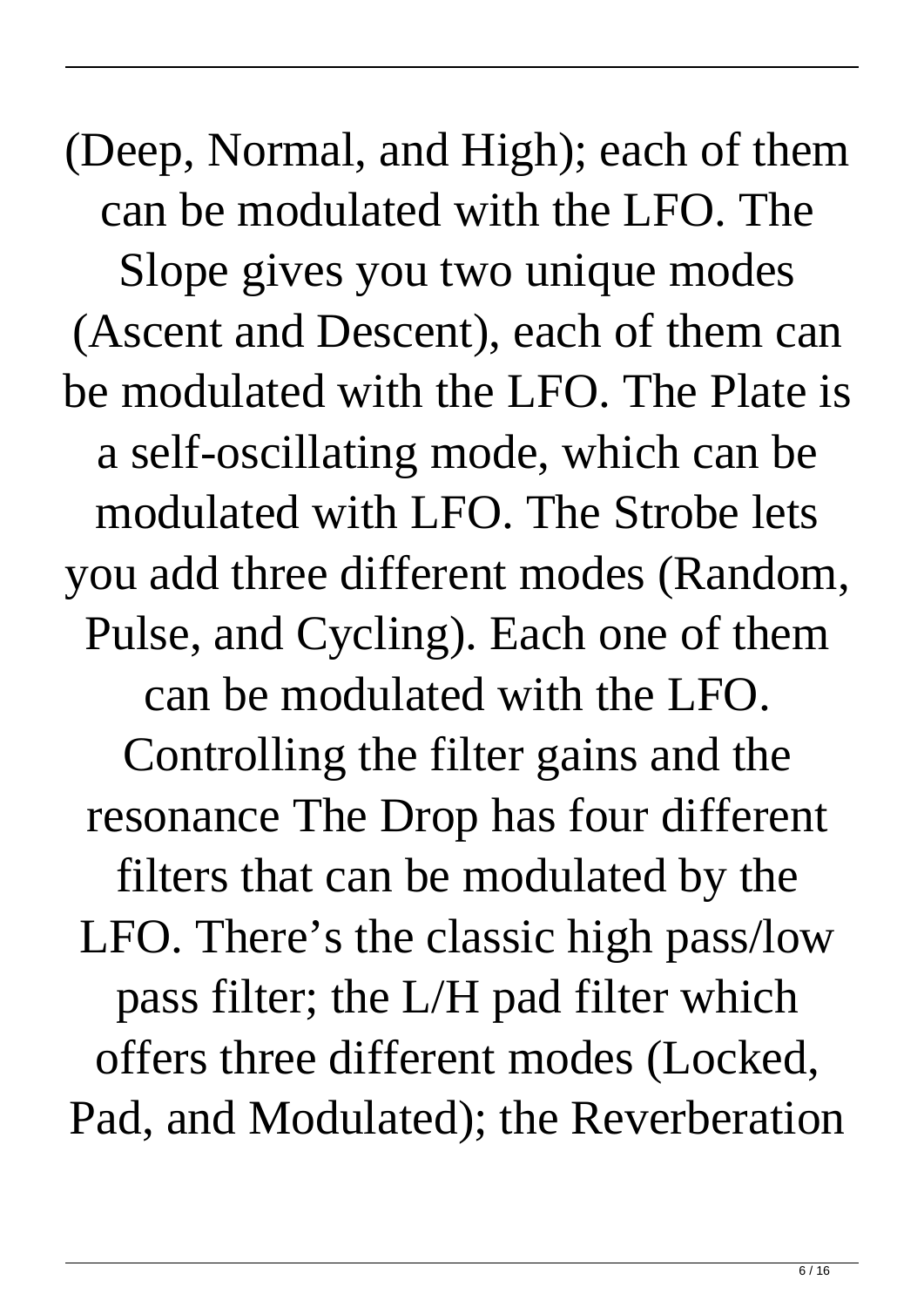filter; and the Elliptical filter. We'll see all of the features and parameters of each one of them in the next section. Stepeco is a new studio monitoring company, and they just released a 100% isolated sound proof monitor. In this review we will analyze this monitor. As this product is very new in the market, we have had a chance to review a sound proof isolation monitor that will replace your standard on-ear monitors at home. High-end floor mount headphones Obviously, when talking about a soundproof isolation product for your home studio, you need to choose a good and reliable product that will serve you well. There are many solutions available on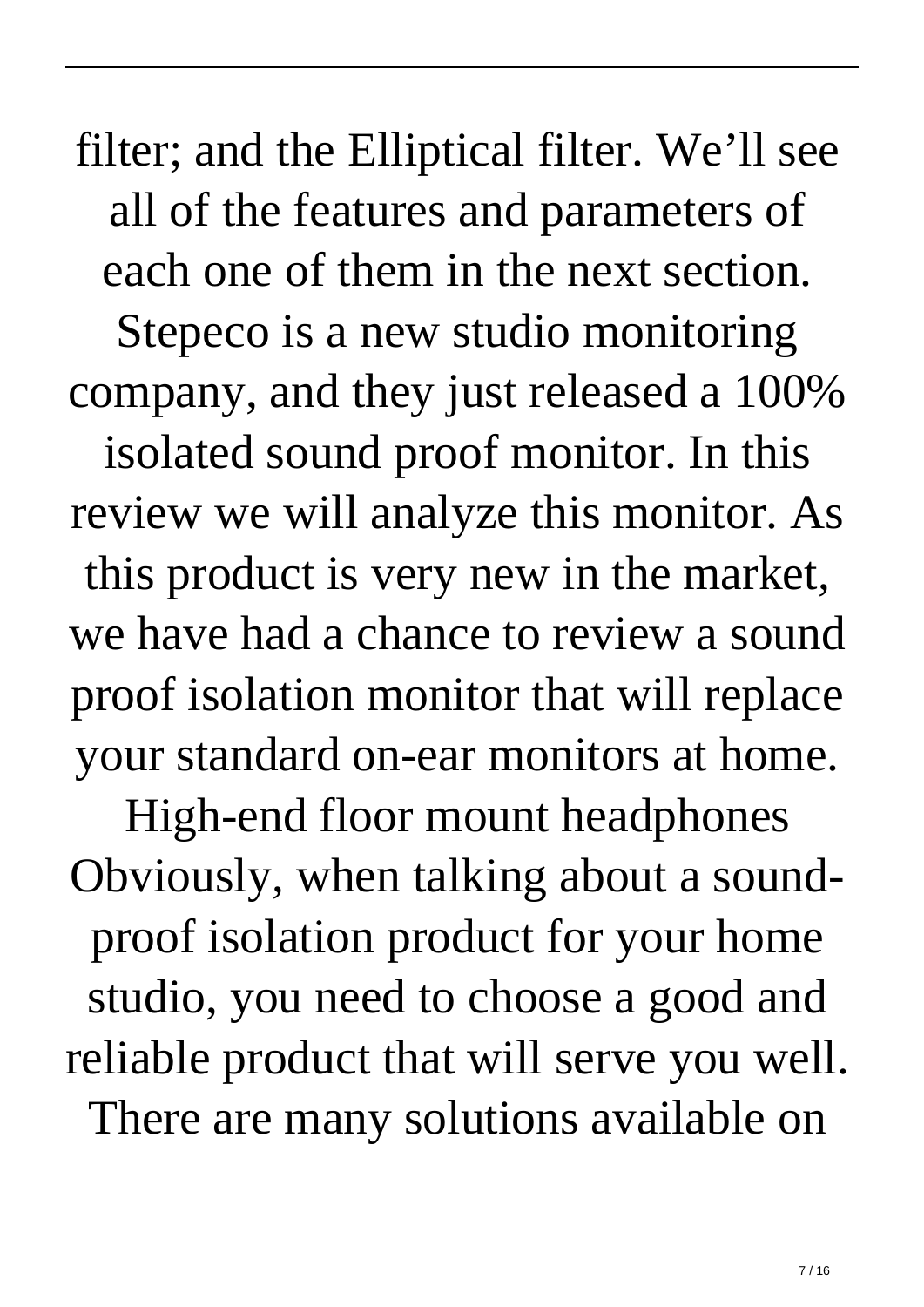the market, ranging from those that can fit in the ears all the way up to the extreme isolation ones that you will see in this review. The Stepeco MS-401 is a very interesting product because it features an isolation level of 15 dB, so if you compare this product with others on the market, you a69d392a70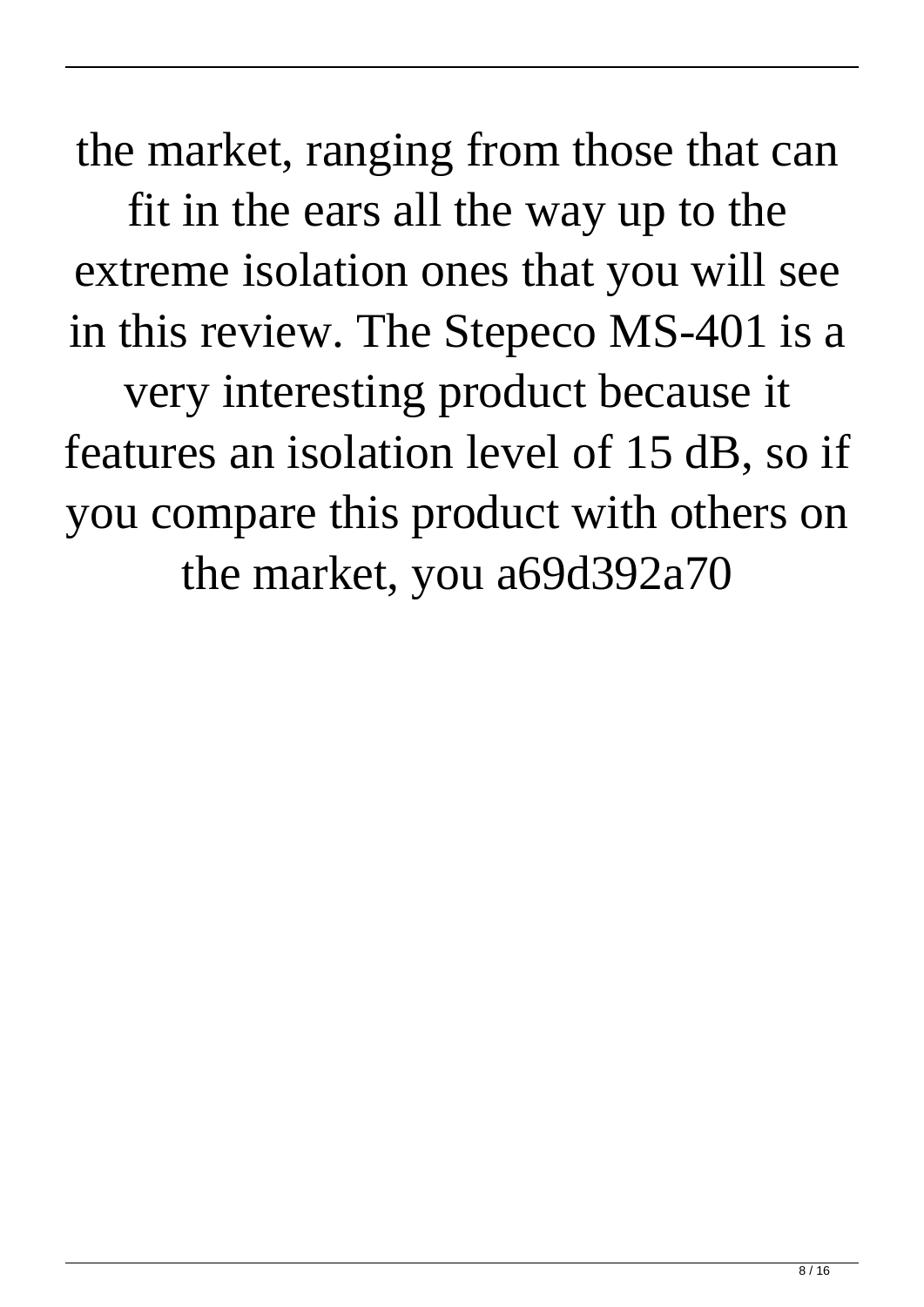The Drop is a powerful analog modeled resonant filter plugin based on the classic high-pass/low-pass resonant filter. On top of all the standard filter types, The Drop can easily be made into a complex resonant filter. It features a 2-pole high-pass filter, a low-pass filter, a band-pass filter, and an all-pass filter with low cut and high pass. In addition, The Drop features two LFOs, four envelopes and an impressive slew of modulation possibilities. All of these parameters can be independently controlled to create more sophisticated effects. Thanks for sharing this great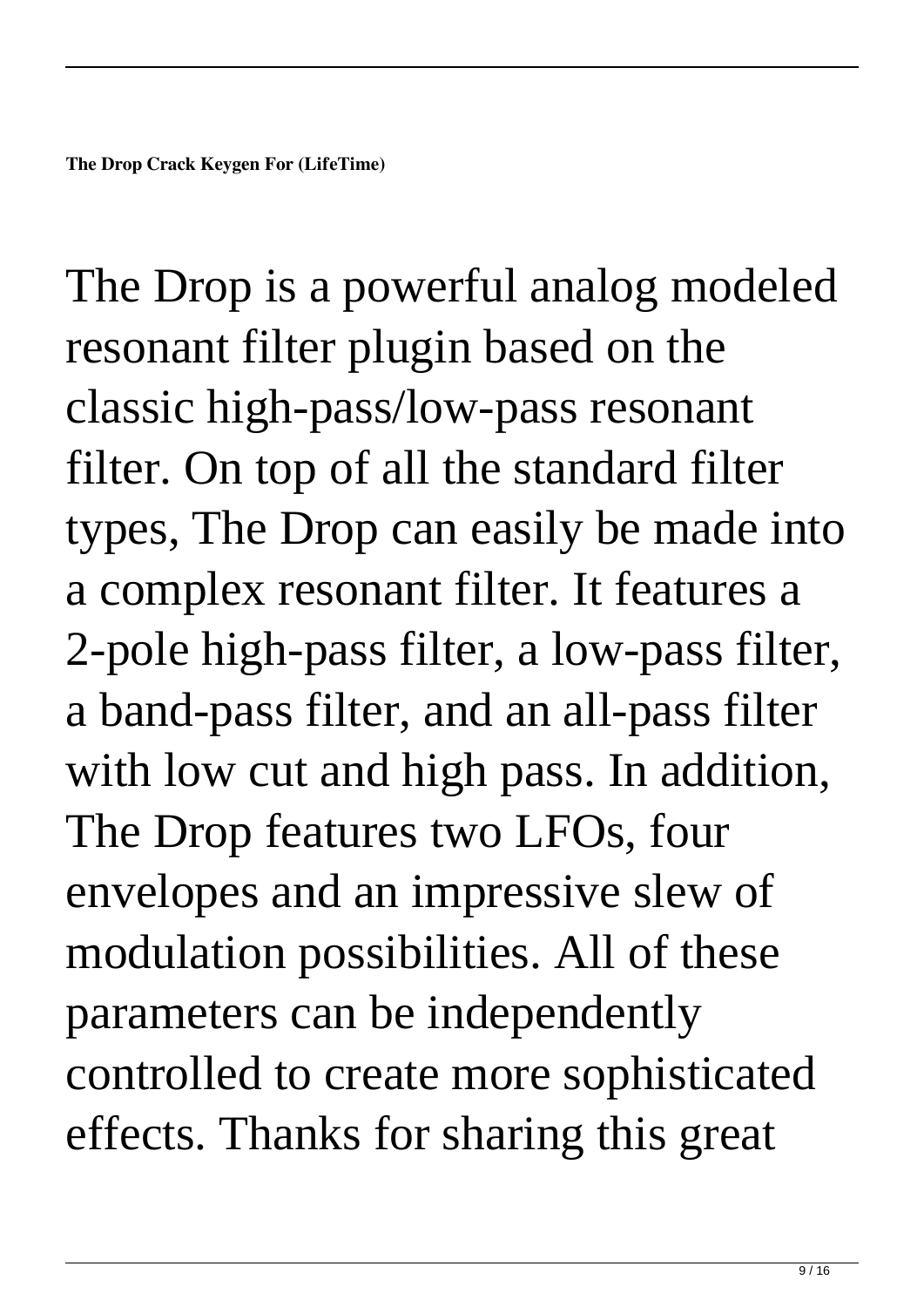news with us. I'm glad to hear that The Drop's author has informed you about the article and I'm sure you'll consider an update for the concerned plugins in the future.Who can run for President in 2016? This year, it's hard to predict who will stand for the nation's top office but there is one notable name: Alabama Governor Robert Bentley. By one measure, Bentley is the only politician who could lose his job as Alabama's governor without suffering a serious political career setback. Bentley's career has been beset by scandal and scandal-mongering. In January, a major ethics scandal exposed Bentley's affair with the wife of a top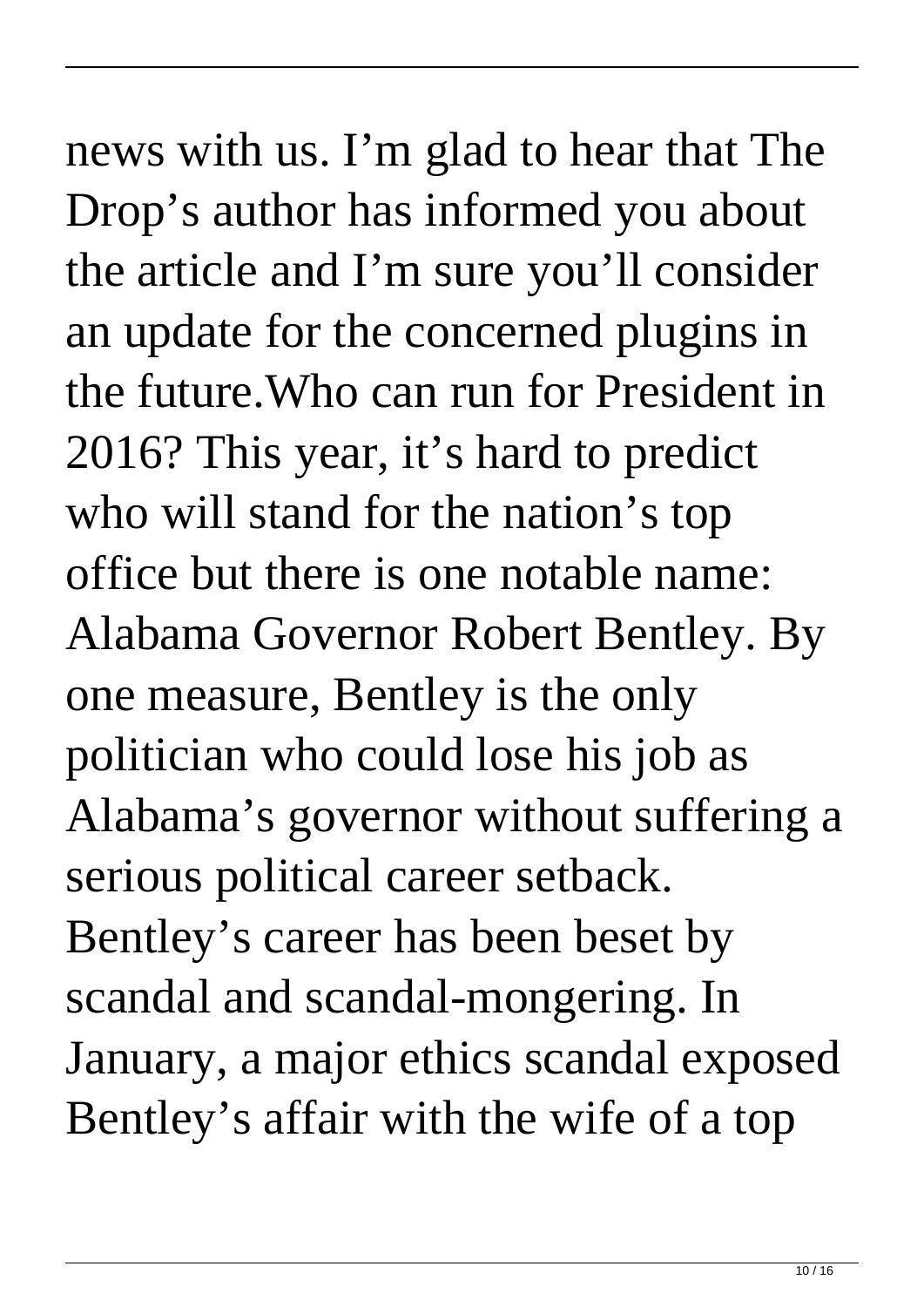### aide in a public fallout that led to his resignation as Alabama governor. But just before Bentley's scandal, another scandal took center stage: his allegedly philandering with other men, often in hotel rooms. Bentley said he'd leave politics after his term as governor is up in 2018. However, the long-time politician is still negotiating a deal to run for re-election, telling the Associated Press in April that he had discussions with major donors about his future plans. "I'm meeting with some of them now," Bentley said. "I guess you've got to be careful not to go out and keep meeting with everybody and saying, 'Hey, I'm giving you notice.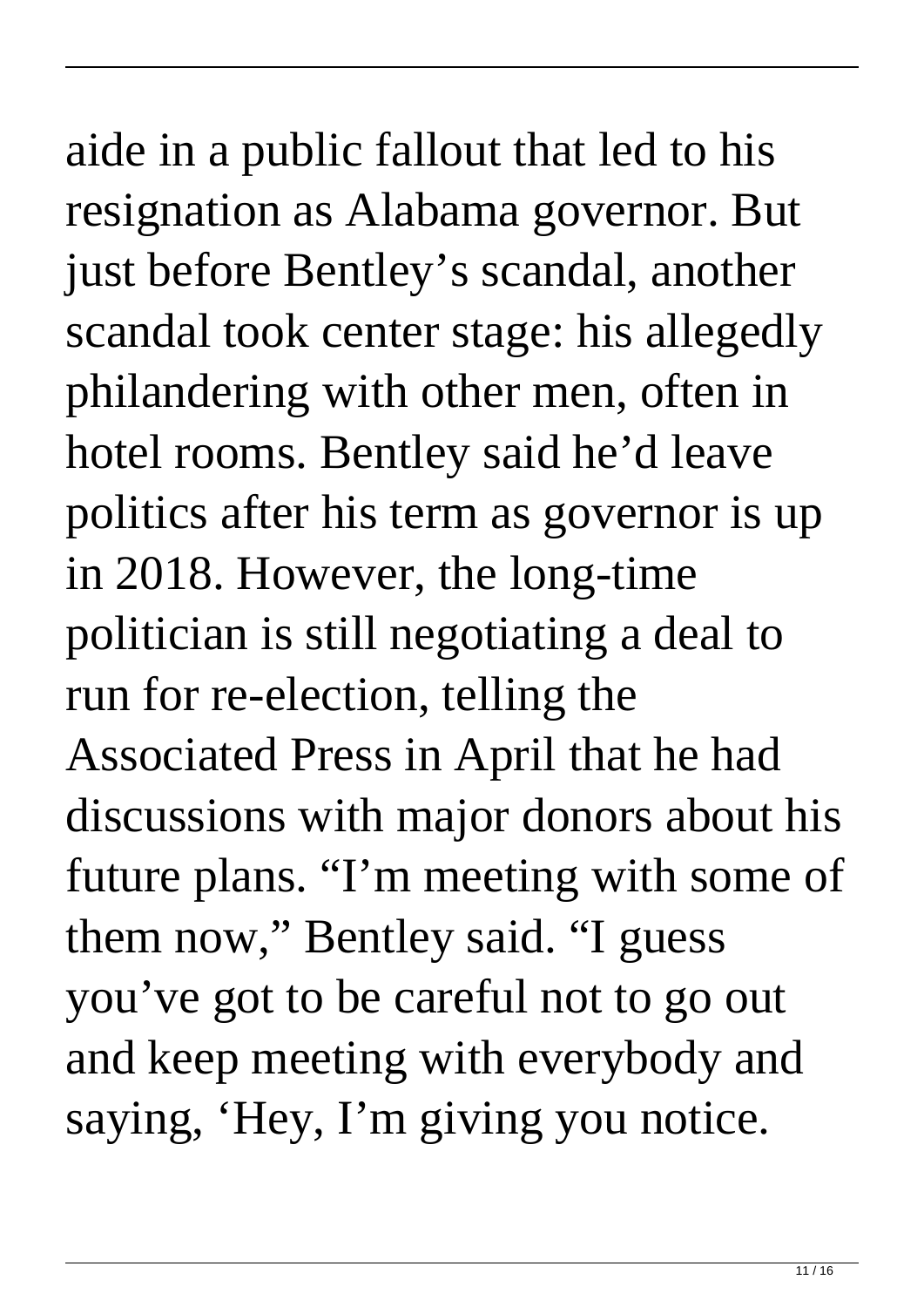I'm going to run.' I mean, I'm not doing that. I'm taking a very nonthreatening, non-scandal approach. I'm going to just be ready if the invitations get out." And who would the Republican gubernatorial front-runner be? Bentley would need to share

**What's New in the?**

The Drop is a virtual analog-modeled filter plugin with 48 virtual knobs. It is meant to model the old RCA 470-K topshelf analog distortion in real-time with 30 pedals on six knobs. The Drop Filters: The three filters include High Pass, Low Pass, and Band Pass with a simple Pole Low or Pole High Split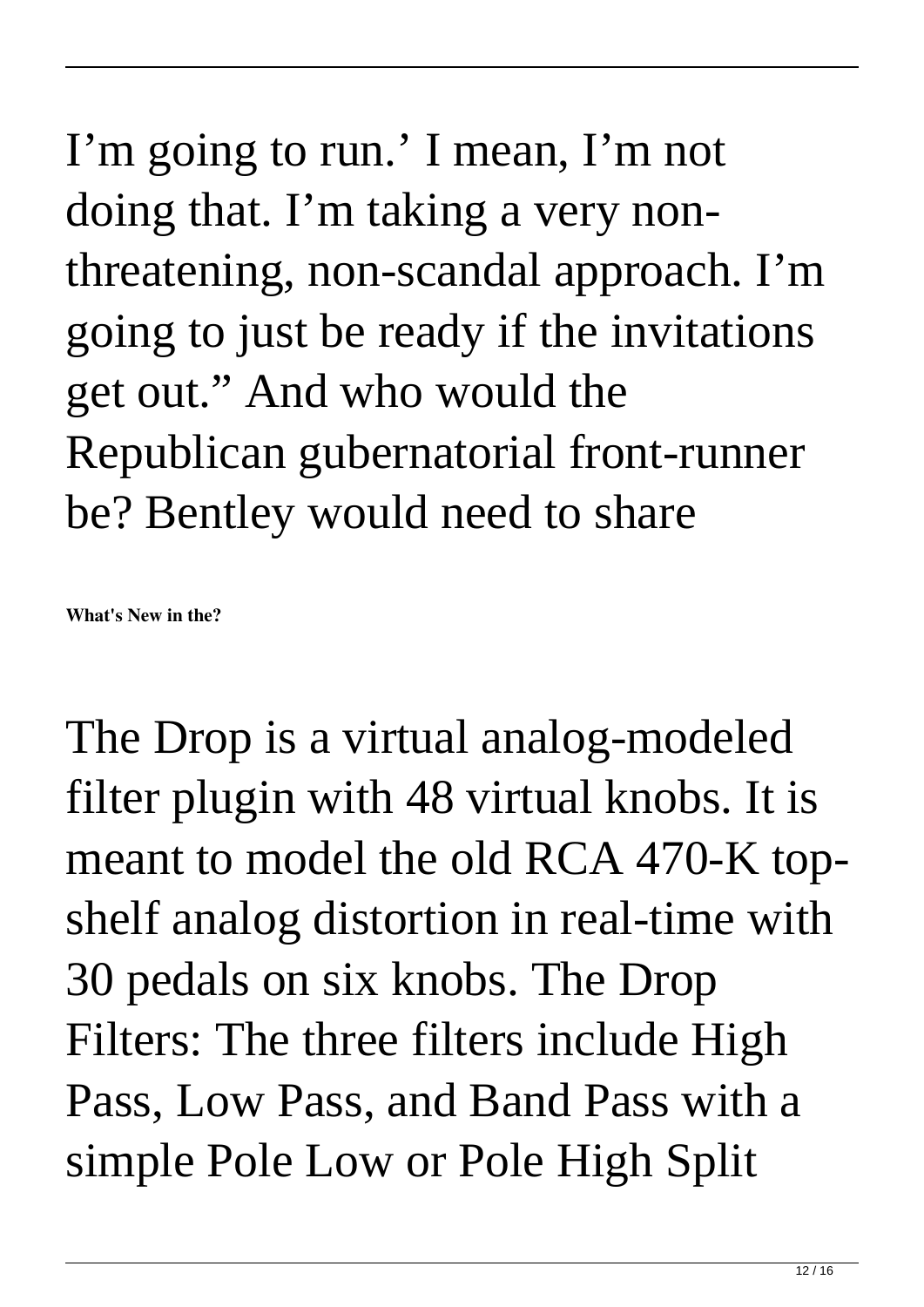# control to easily control the filter's cutoff, resonance, and Q. Vintage Low-

Pass with Side-Chained Drive A highpass filter with a pole low allows for a wide frequency range from 0Hz up to the selected limit, whether it's 0, 20, or 80Hz. But the control here is not the frequency, but the slope of the high-pass slope. Since you have control of the cutoff, you can slow down the increase of the frequency to produce a very slow, smooth transition. The slope determines how fast the frequency increases, so it can be very grainy or very slow, both of which can sound equally amazing. This feature makes The Drop a very versatile high-pass filter. This vintage-style, low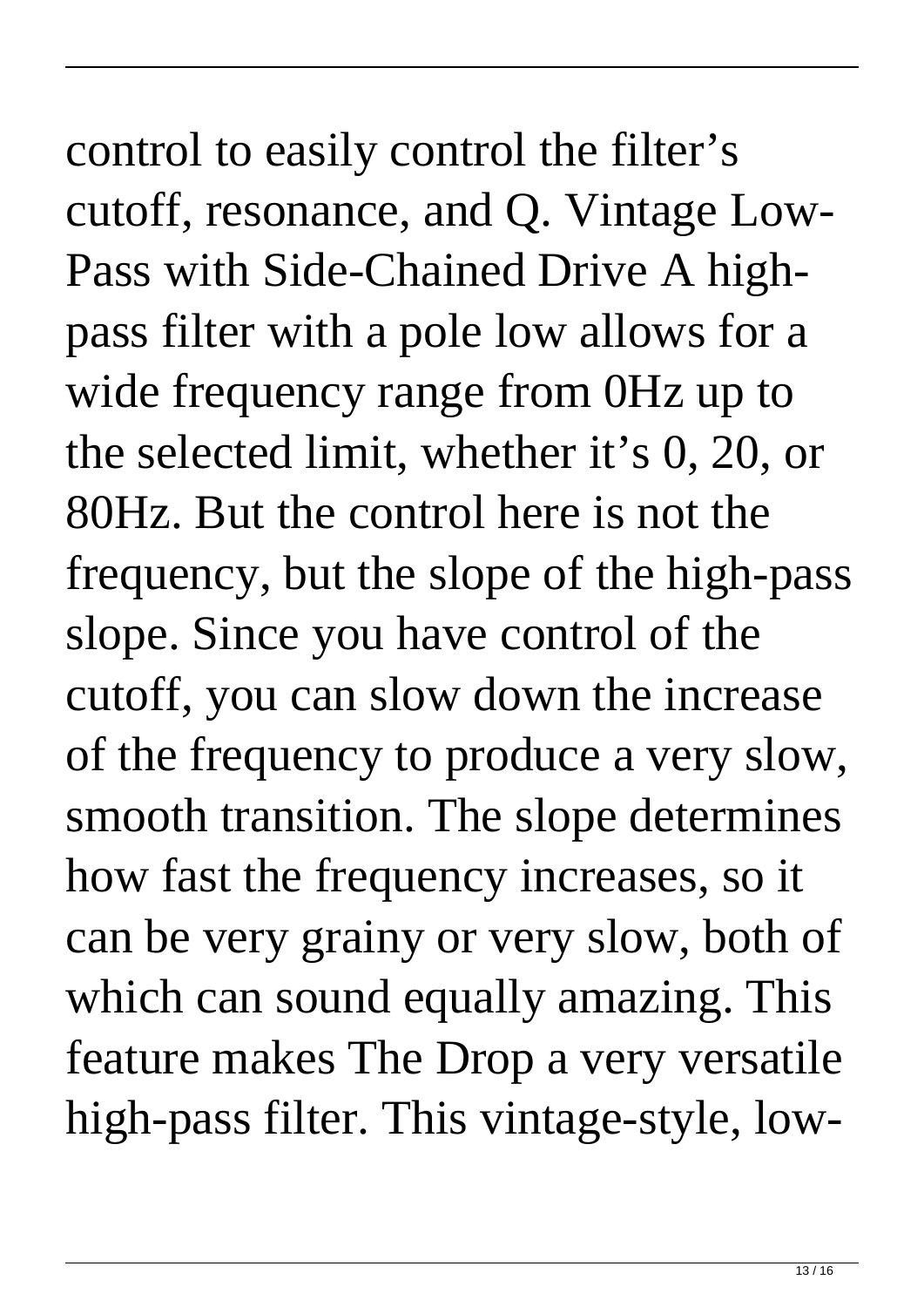pass filter provides an extra-smooth, flexible transition. It can be hard to define the cutoff of this filter in the LPF's settings because of the range of settings, but I'd say that it's somewhere between 20 and 25 Hz. If you look at the upper bass frequencies you'll see some odd artifacts at higher settings of cutoff frequency, but you can compensate for that by varying the Q and resonant controls. This particular application is an LPF, but that doesn't mean that it can't also be a BPF. Hi! This is my first review on my new Favorite Music producer course. I'm here to talk about Dan Lava – Professional Native Instruments Producer Course. This is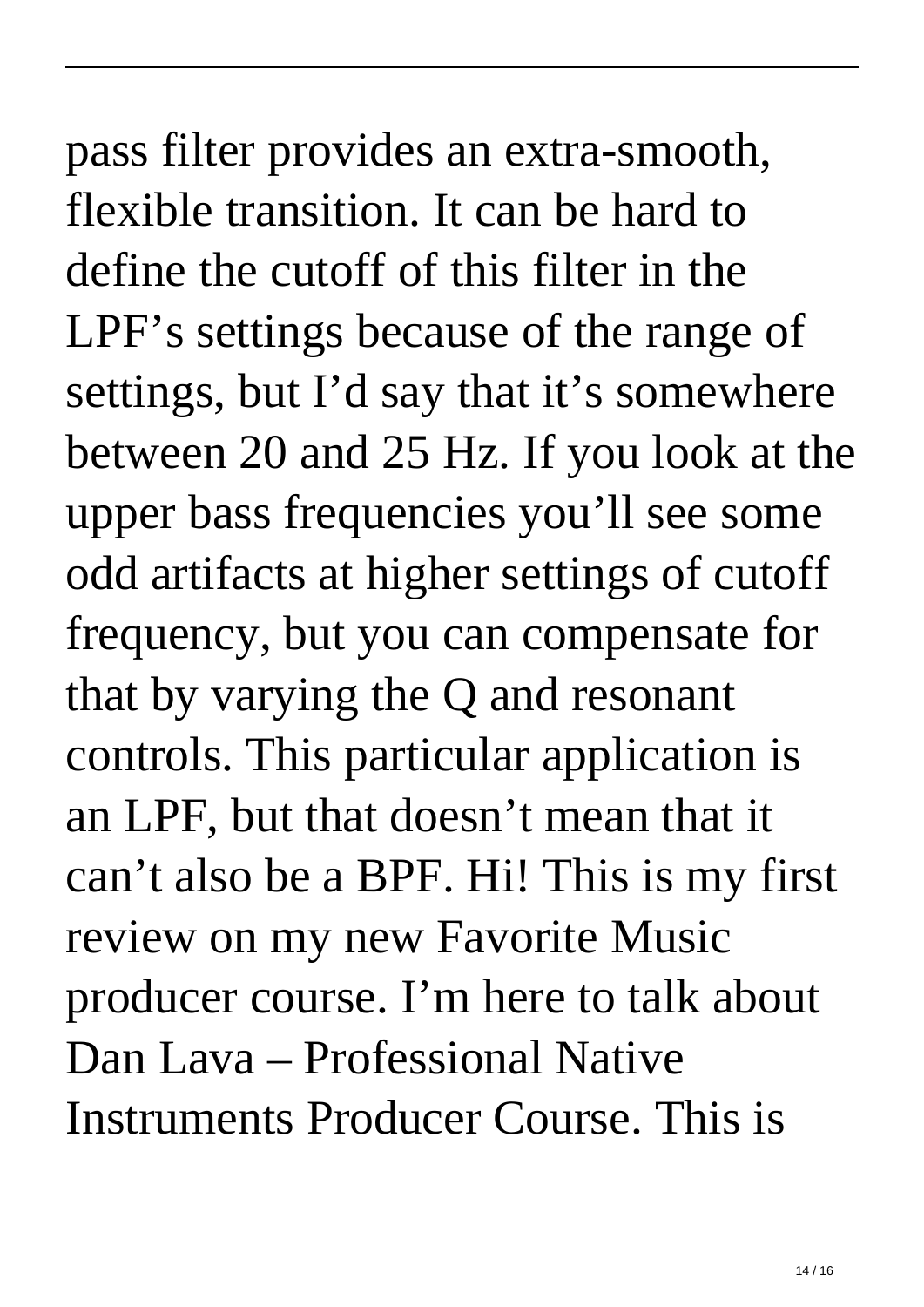### my first Beginner course on music production. This course is packed full of in-depth lessons with udemy's very own Producer Master Instructor, Dan Lava. Dan has been a professional audio engineer and music producer for years. He has his own own music production school called Massive Beat Studios. And I'm really excited about this course because Dan knows his stuff, and he has created a really top notch course that will make you a better, more creative producer. In this course, you'll be taught everything from the very basics of audio production